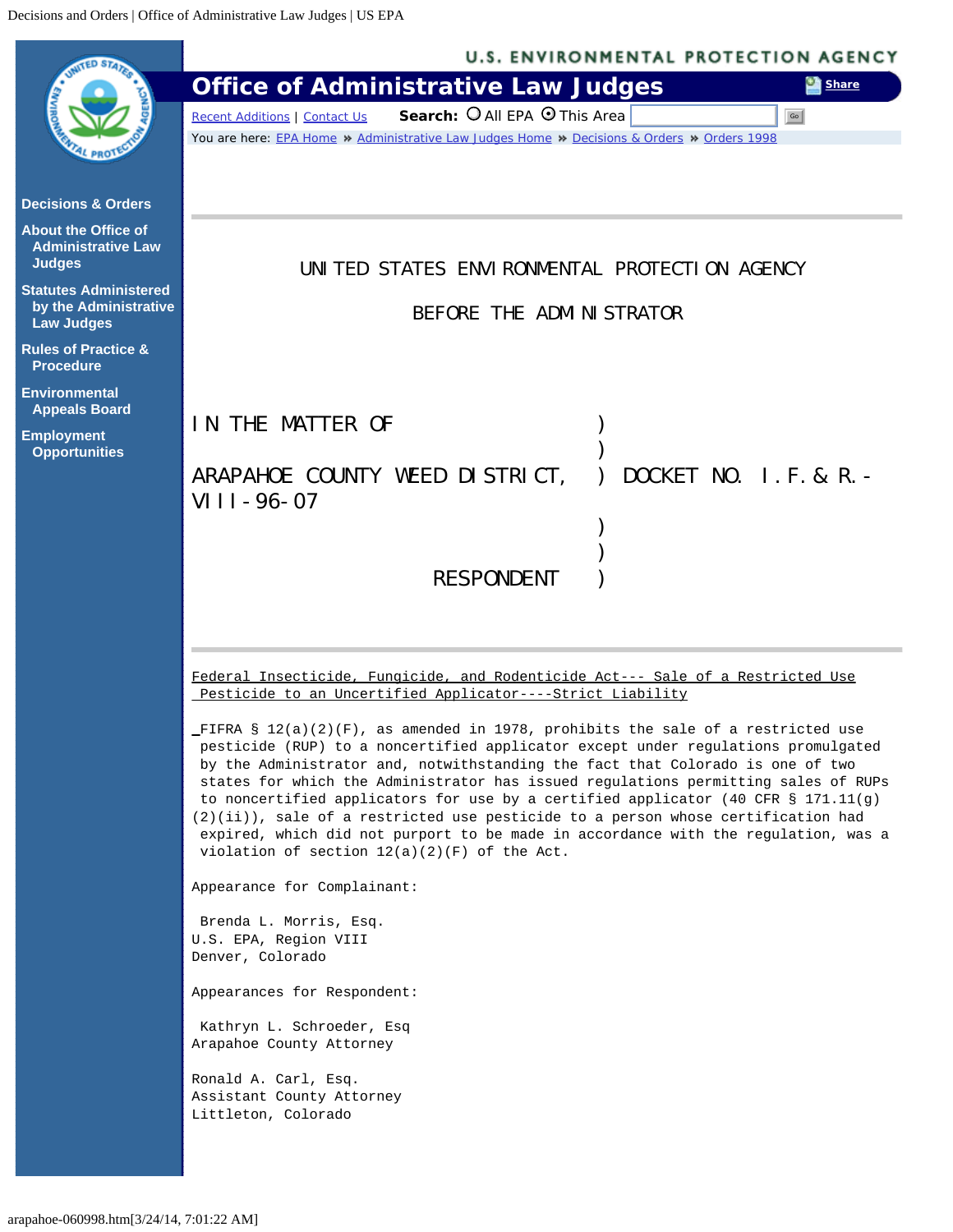#### INITIAL DECISION

This proceeding under Section 14(a) of the Federal Insecticide, Fungicide and Rodenticide Act, as amended, 7 U.S.C § 136 $\underline{1}$ (a), was commenced on September 24, 1996, by the filing of a complaint charging Respondent Arapahoe County Weed District (Respondent or Arapahoe) with the sale of a restricted use pesticide (RUP) to an uncertified applicator in violation of Section  $12(a)(2)(F)$  of the Act. For this alleged violation, it was proposed to assess Arapahoe a penalty of \$2,400.

In a letter misdated 1-11-1996, filed on October 17, 1996, the Chairman of the Arapahoe County Pest District, Mr. Miles Davies, stated that last September the manager of our Weed District [Mr. Cronk] sold farmer Lowell Piland a small quantity of "TORDON". The letter asserted that both Mr. Cronk and Mr. Piland believed that the expiration date on Mr. Piland's private applicator card was 1996. The letter recited that when it was discovered in March of 1996 that Mr. Piland's card had expired in 1995, he had already applied for a new card on the assumption his card expired in 1996. Mr. Davies alleged that an examination of Mr. Piland's record of the use of the chemical showed that all requirements had been followed and asserted that no harm was intended or incurred. Mr. Davies stated that we feel the [proposed] penalty is excessive, that the money would be better used on noxious weed control and requested a hearing.

A hearing on this matter was held in Denver, Colorado on October 23, 1997.

Based upon the entire record including the proposed findings and briefs of the parties, I make the following

## FINDINGS OF FACT

- 1. The Arapahoe County Weed District is a government entity, described by Mr. Miles Davies, chairman of its governing board, as a "quasi attachment" to Arapahoe County, organized under the pest control laws of the State of Colorado (Tr. 91, 93). CSR § 35-5-101 defines pests as including "noxious, destructive, or troublesome plants" and Respondent is also known as the "Arapahoe County Weed & Pest Control District".
- 2. Revenues for the district are obtained from a levy of two mills [per hundred of valuation] on real property (Tr. 90; CRS § 35-5-11). Mr. Davies was one of the organizers of the district. He testified that revenues from the mill levy for this year [1997] would total about \$34,000 (Tr. 92). In other testimony, he asserted that the Weed District's budget was approximately \$35,000 from tax moneys and \$50,000 from the resale of chemicals (Tr. 103).
- 3. Mr. Davies testified that the governing board of the Weed District served without compensation or expenses and that the district had hired Mr. Rodney Cronk to do the selling [of chemicals] and to keep the records (Tr. 90, 91). He opined that noxious weed control was very expensive, pointing out that Tordon cost \$80 a gallon and would treat only a few acres. He explained that revenue from the mill levy, collected by the county, was used to help farmers buy chemicals which were sold at cost plus ten percent for handling. (Tr. 92). Additionally, farmers were given a credit of "half off" up to \$500 [on the purchase of chemicals]. Mr. Davies answered "none" when asked if the district made a profit of any kind from the sale of chemicals.
- 4. Mr. Davies testified that it was the policy of the Weed District to strictly adhere to all laws and regulations [applicable to the handling and sale of chemicals] (Tr. 93). As an example of such adherence, he recounted an incident where Mr. Cronk had refused to sell him a jug of Tordon, because he (Davies) had forgotten his [certified] applicator's card (Tr. 93, 94).
- 5. Mr. Michael P. Rudy has been an EPA employee since 1992 (Tr. 12). His primary duty for the past five years has been the performance of inspections to determine compliance with FIFRA. On March 6, 1996, he performed a routine dealer RUP inspection at the office of the Arapahoe County Weed District, Strasburg, Colorado (Tr. 12, 16; Memorandum of Inspection, C's Exh 2). The inspection included a review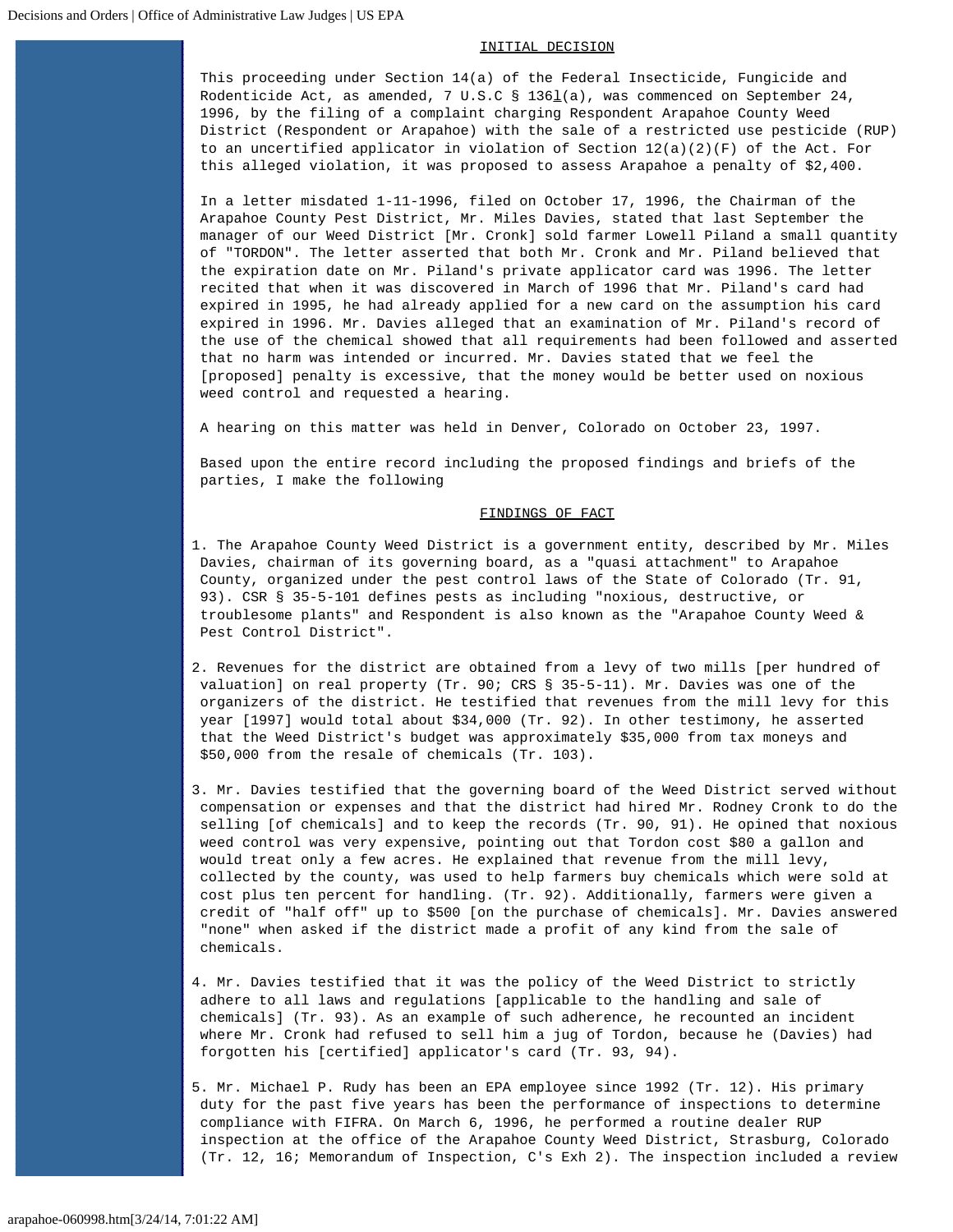of records relating to the sale of RUPs. Tordon 22K, EPA Registration No. 62719-6, is the only RUP sold by Arapahoe. (Tr. 17).

6. Mr. Rudy testified that he confined his review to a 24-month period and randomly pulled evidence relating to 12 sales (Tr. 17). Among sales selected was the sale of 7.5 gallons of Tordon 22K to Mr. Lowell Piland on September 2, 1995 (Tr. 18; RUP Sales Log, C's Exh 3 and Sales Ticket, C's Exh 4). These documents reflect that Mr. Piland's certified applicator's certificate expired on May 6, 1996. Upon returning to his office and reviewing a computer printout of all certified private applicators in the State of Colorado, Mr. Rudy determined that Mr. Piland's certification had expired on May 6, 1995 (Tr. 21; Colorado Private Pesticide Applicators, C's Exh 6; Colorado Private Applicator By Name, C's Exh 8).

7. Thereafter, Mr. Rudy conducted a follow-up inspection with Mr. Piland, taking his affidavit (Tr. 24; Affidavit of Lowell D. Piland, dated May 14, 1996, C's Exh 5; Memorandum of Inspection, dated June 17, 1996, C's Exh 9). In his affidavit, Mr. Piland stated that he did not know his certification had expired when he purchased Tordon 22K on September 2, 1995, because his card was smudged. He asserted that either Rodney [Cronk] or himself had called EPA Region VIII to ascertain the expiration date of his certification and expressed the belief that the May 6, 1996 expiration date was provided by EPA. Being of the belief that his certification did not expire until May 1996, Mr. Piland acknowledged that he applied Tordon 22K in the September 1995 time-frame. This application was of Tordon 22K which he had on hand and not that which he purchased on September 2, 1995. Mr. Piland stated that he applied for a new certification in January 1996 and received a new card a few weeks ago [March 1996].

- 8. Tordon 22K is a restricted use pesticide which may only be sold to, and used by or under the direct supervision of, certified applicators (Tr. 28; Label for Tordon 22K, C's Exh 12; FIFRA § 3(d)(1)(C)).
- 9. Mr. Rudy testified that he was unaware of any past violations [of FIFRA] by Arapahoe (Tr. 46). To his knowledge, Arapahoe had been inspected only once previously, which was in 1989 and no violations were found.
- 10. Colorado does not have an approved plan for the training and certification of applicators of restricted use pesticides and the certification program in Colorado is conducted by EPA (Tr. 51; 40 CFR  $\S$  171.11(g)). Mr. Rudy testified that he was aware of a problem with EPA applicator cards becoming smudged and that he had seen smudged cards (Tr. 46, 47). He explained that people carry the cards in their wallets, that they are subject to bodily heat and general wear and tear and that sometimes the ink gets smudged. He was aware that EPA had discussed the possibility of laminating the cards or changing the printing so as to reduce the likelihood of smudging, but was not aware that any action had been taken in that regard. In the past, he had helped farmers obtain replacements for badly smudged cards (Tr. 50).
- 11. Mr. Timothy Osag has been employed by EPA for over 25 years and for eight out of the last ten years has been chief of the pesticide section in Region VIII (Tr. 52, 53). He testified that in Colorado the State certified and monitored the compliance of commercial applicators and that the balance of the FIFRA program was implemented by Region VIII (Tr. 54). Regarding the matters at issue here, Mr. Osag reviewed the inspection reports, discussed the facts with Mr. Rudy, determined that a violation had occurred and that a penalty was appropriate, and calculated the proposed penalty (Tr. 55, 56). For this purpose, he used the Enforcement Response Policy (ERP) For FIFRA (July 2, 1990) (Tr. 59; C's Exh 1).
- 12. Mr. Osag prepared a penalty calculation narrative and a penalty calculation worksheet (Tr. 58, 59, 60; C's Exh 13). Appendix A of the ERP provides that violations of FIFRA § 12)(a)(2)(F), in that a person distributed, sold, made available for use, or used a restricted use pesticide for a purpose other than in accordance with section 3(d) or regulations [thereunder], are in gravity level 2. Mr. Osag determined the violation at issue here was in gravity level 2. Because Arapahoe is a unit of the Arapahoe County government and tax supported, he placed Respondent in size of business Category III, revenues of \$0 to \$300,000 (Tr. 61; Penalty Calculation Narrative). Applying a gravity level of 2 to a size of business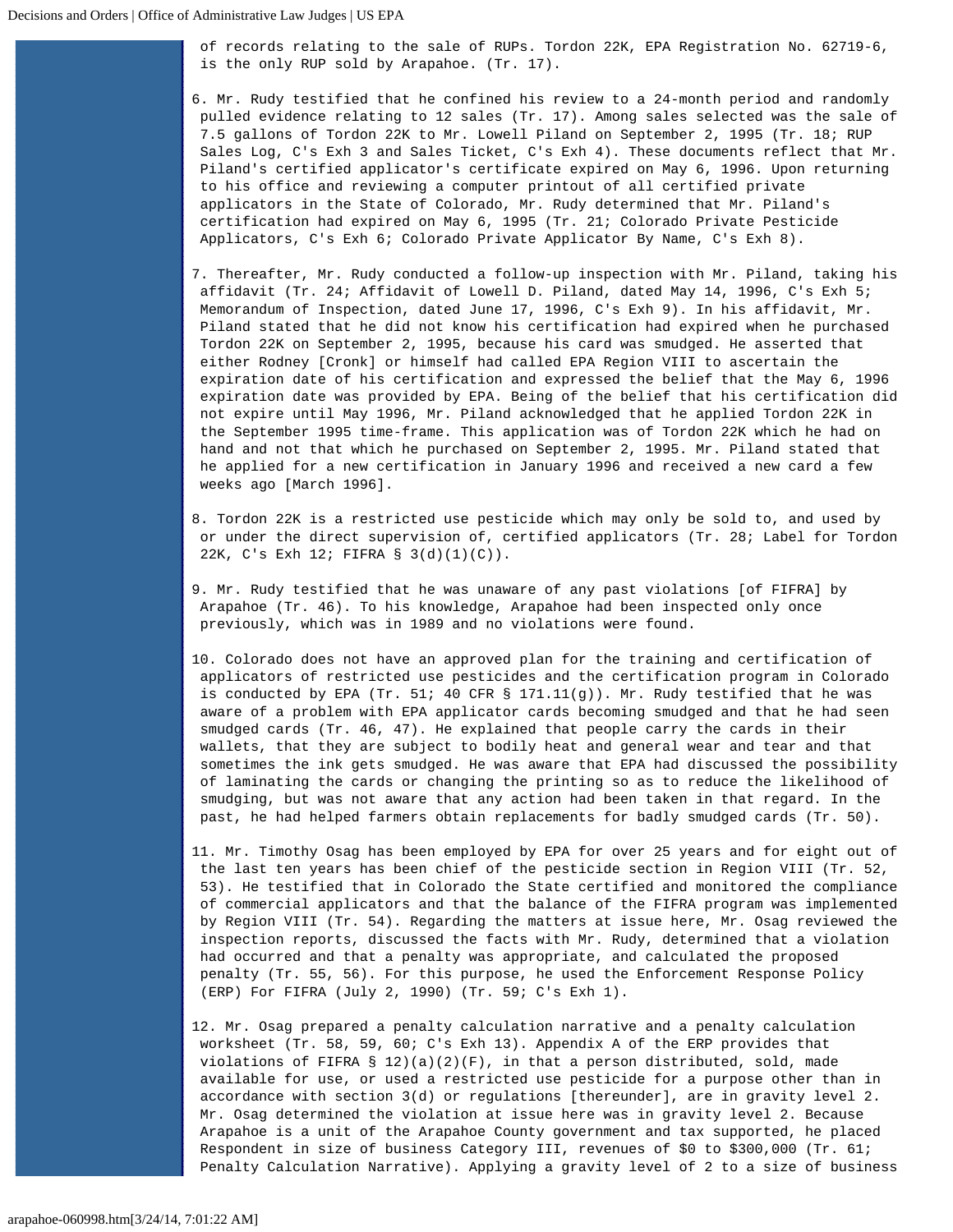Category III, resulted in a base penalty of \$3,000 (ERP Penalty Matrix; Penalty Calculation Worksheet).

13. The next step in the penalty calculation is the consideration of Gravity Adjustment Criteria (ERP Appendix B). Mr. Osag assigned Tordon 22K a toxicity value of 2, because it is a restricted use pesticide [carrying the signal word "Danger" on the label] (Penalty Calculation Narrative). Because it appeared that the pesticide had been used in accordance with label directions, he assigned a value of 1 to human harm and a value of 1 to environmental harm. EPA had no record of prior violations by Arapahoe and this criterion was assigned a value of zero. The violation was considered to be the result of negligence for which a culpability value of 2 was assigned (Tr. 64; Penalty Calculation Narrative). These determinations resulted in a total gravity value of 6, for which the ERP specifies a reduction of 20% from the matrix value (Id. 22) or \$600 in this instance. This resulted in the penalty claimed of \$2,400.

- 14. Although Arapahoe does not concede that a violation occurred, or that a penalty rather than a simple warning is appropriate, even if there were a violation, it has stipulated that the above numbers, with the exception of the culpability factor of 2, were correctly determined under the ERP (Tr. 62, 63). Mr. Osag maintained, however, that Arapahoe was negligent, because it sold Tordon 22K, a RUP, to Mr. Piland at a time when his certification card was illegible and, therefore, without knowing that he was a certified applicator (Tr. 65, 66). Because he regarded Arapahoe as negligent and because a RUP was involved, he considered the violation as serious, justifying a penalty rather than a warning (Tr. 68). Mr. Osag testified that in December of each year EPA [Region VIII] obtained from a computer generated list, the names of all applicators whose certifications were due to expire in the following year, and sent them a postcard-reminder that their certifications were due to lapse (Tr. 83). He also testified that on request pesticide dealers were able to obtain from EPA a list of all certified applicators for their area by county (Tr. 83, 84). He stated that such a list had been provided Arapahoe subsequent to Mr. Rudy's inspection, but that to his knowledge Arapahoe did not have such a list on September 2, 1995, the date of the sale at issue here.
- 15. Mr. Rodney Cronk testified that he had been office manager for the Arapahoe County Weed District for 15 years (Tr. 104). His principal task was the sale of chemicals, in particular herbicides for the control of weeds, to farmers. Among the chemicals sold is Tordon [22K], a restricted use pesticide. Mr. Cronk was aware that Tordon could only be sold to certified applicators (Tr. 105). He testified that he had known Mr. [Lowell] Piland for 25 or 30 years and that Mr. Piland had purchased chemicals from the Weed District as long as the district had been in existence (Tr. 106). He stated that Mr. Piland had been a certified applicator for over ten years and that he sold Mr. Piland 7.5 gallons of Tordon on September 2, 1995, because he (Cronk) thought Piland was a certified applicator (Tr. 106-07).
- 16. Mr. Cronk thought Mr. Piland was a certified applicator because "..we had him on file as having a 96 expiration date." (Tr. 107) This information was maintained in what he referred as a "Rolodex file." Information as to the expiration date of Piland's certification was transferred from the "Rolodex" to the RUP Sales Log (C's Exh 3) which shows the sale of 7.5 gallons of Tordon 22K to Lowell Piland on September 2, 1995, and that Piland's certification expired on May 6, 1996 (Tr. 108- 09). Mr. Cronk testified that the information as to the expiration date of Mr. Piland's certification was placed in the "Rolodex" at a time when Piland's card was badly smudged and when both he (Cronk) and Piland were certain the expiration date was 1996 (Tr. 109-10, 114). He did not recall the date this was done.
- 17. Mr. Cronk testified that his practice was not to sell Tordon to people who were not certified and that in order to avoid such sales "we" started this card file (Tr. 110). He stated that most people carried their cards with them and that his practice at the time of the sale at issue here was to actually look at the purchaser's card. He averred, however, that cards which had been issued a year or two ago and carried in billfolds were difficult to read. He testified that on September 2, 1995, he sold Tordon to Mr. Piland based on the information on the card in his "Rolodex" file (Tr. 111). On cross-examination, Mr. Cronk testified that the last time he saw Mr. Piland's "old card" was on the date of the sale of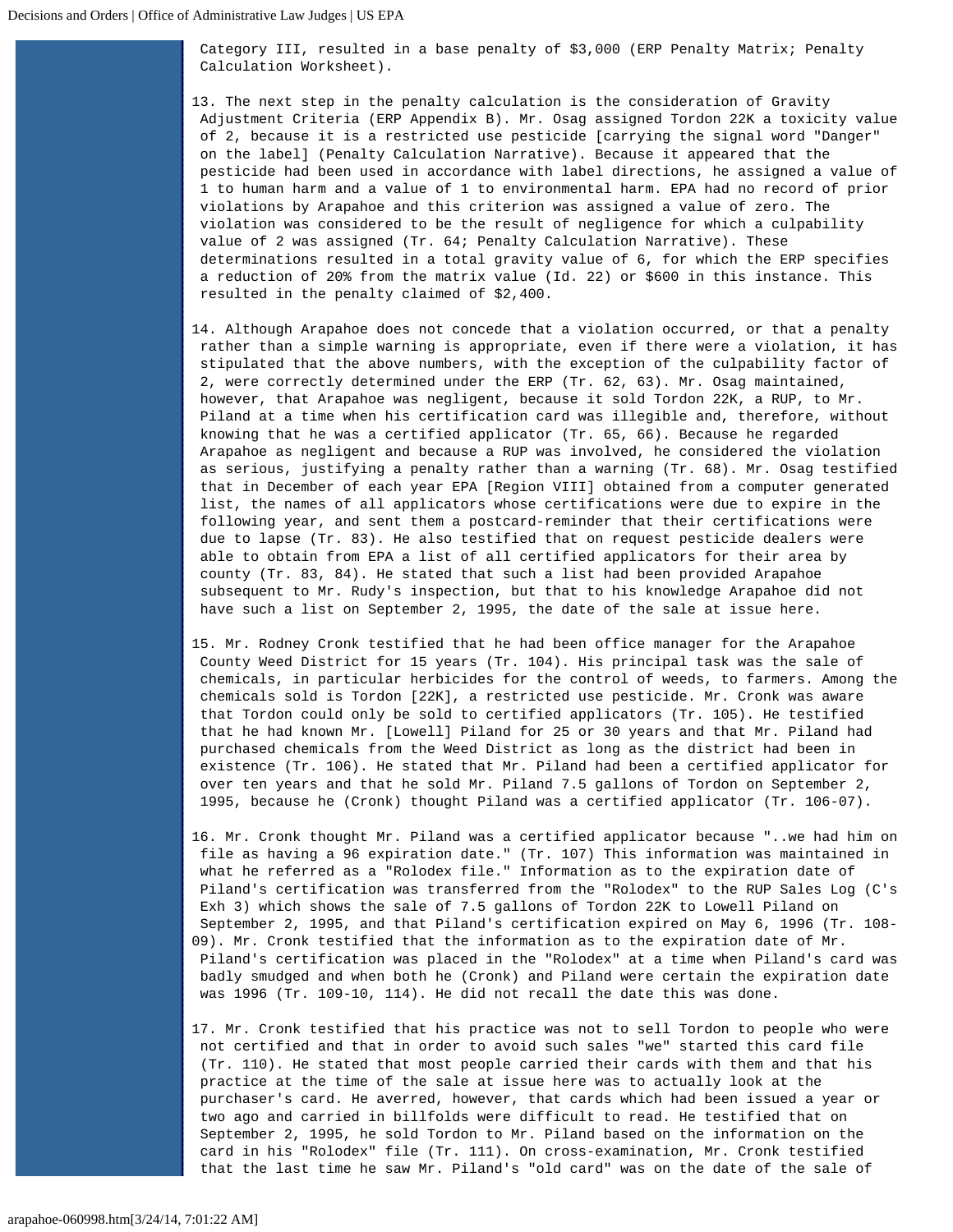Tordon, which was September 2, 1995 (Tr. 115-16).

18. Mr. Piland testified that he had been a certified applicator since it [certification] was required [in order to purchase or apply a restricted use pesticide] (Tr. 117). He explained that he purchased Tordon on September 2, 1995, to take advantage of the half price break offered by the Weed District, intending to store it and use it at a later time (Tr. 118-19). He applied the Tordon purchased on September 2, 1995, in August of 1996 (Tr. 120). Although his certification card was illegible, he believed that he was certified at the time of the purchase based on the information in the "Rolodex", which had been obtained from his card at an earlier time (Tr. 121-22). He first learned that he was not certified on the date of the purchase from Mr. Rudy at the time of Mr. Rudy's inspection. Mr. Piland applied for a new card in January 1996 and obtained it in March of 1996 (Tr. 123-24). He had the [new] card in his possession at the time of Mr. Rudy's inspection [in May 1996].

19. Although Mr. Piland was positive that Rodney [Cronk] had placed the inaccurate May 6, 1996 expiration of his (Piland's) card in the Rolodex and that this would have been done in his presence, he had no independent recollection of this event (Tr. 126-27, 128). He stated, however, that he knew that the information in the Rolodex came from his card and that because the card "had a little smudge or something" a 5 [had been read] and recorded as a 6 (Tr. 128). Regarding the statement in his affidavit to the effect that he or Rodney Cronk had called EPA to ascertain the expiration date of his card, Mr. Piland testified that upon reflection the call must have [concerned another purchase] and been made by Roggin's Elevator in Bennet, [Colorado], another place where he sometimes purchased chemicals. He asserted that he could not find his old card at the time of Mr. Rudy's inspection, stating that he was sure it had been discarded when he received his new card.

### Conclusions

1. Arapahoe's sale on September 2, 1995, of Tordon 22K, a restricted use pesticide, to Lowell Piland, who was not a certified applicator on the date of the sale, was a violation of FIFRA § 12(a)(2)(F), 7 U.S.C. § 136j(a)(2)(F).

2. FIFRA is a strict liability statute and no finding of intent to violate the Act or to act in disregard thereof is required in order for the violator to be liable for a penalty.

- 3. The violation is serious and warrants a penalty rather than simply a warning.
- 4. An appropriate penalty is the sum of \$2,400.

### **Discussion**

FIFRA § 12(a) provides in pertinent part:

(2) It shall be unlawful for any person \_\_\_

(F) to distribute or sell, or to make available for use, or to use any registered pesticide classified for restricted use for some or all purposes other than in accordance with section 136(a)(d) of this title and any regulations thereunder, except that it shall not be unlawful to sell, under regulations issued by the Administrator, a registered pesticide to a person who is not a certified applicator for application by a certified applicator;  $(1)$ 

To date, the Administrator has only issued regulations allowing the sale of RUPs to uncertified applicators for use by certified applicators in states, Colorado and Nebraska, and on Indian reservations, where the Administrator conducts the applicator certification and training program (40 CFR § 171.11(g)).

FIFRA § 3(d), 7 U.S.C. § 136(a)(d) referred to in section  $12(a)(2)(F)$ , concerns the classification of pesticides for general use, restricted use or both and, insofar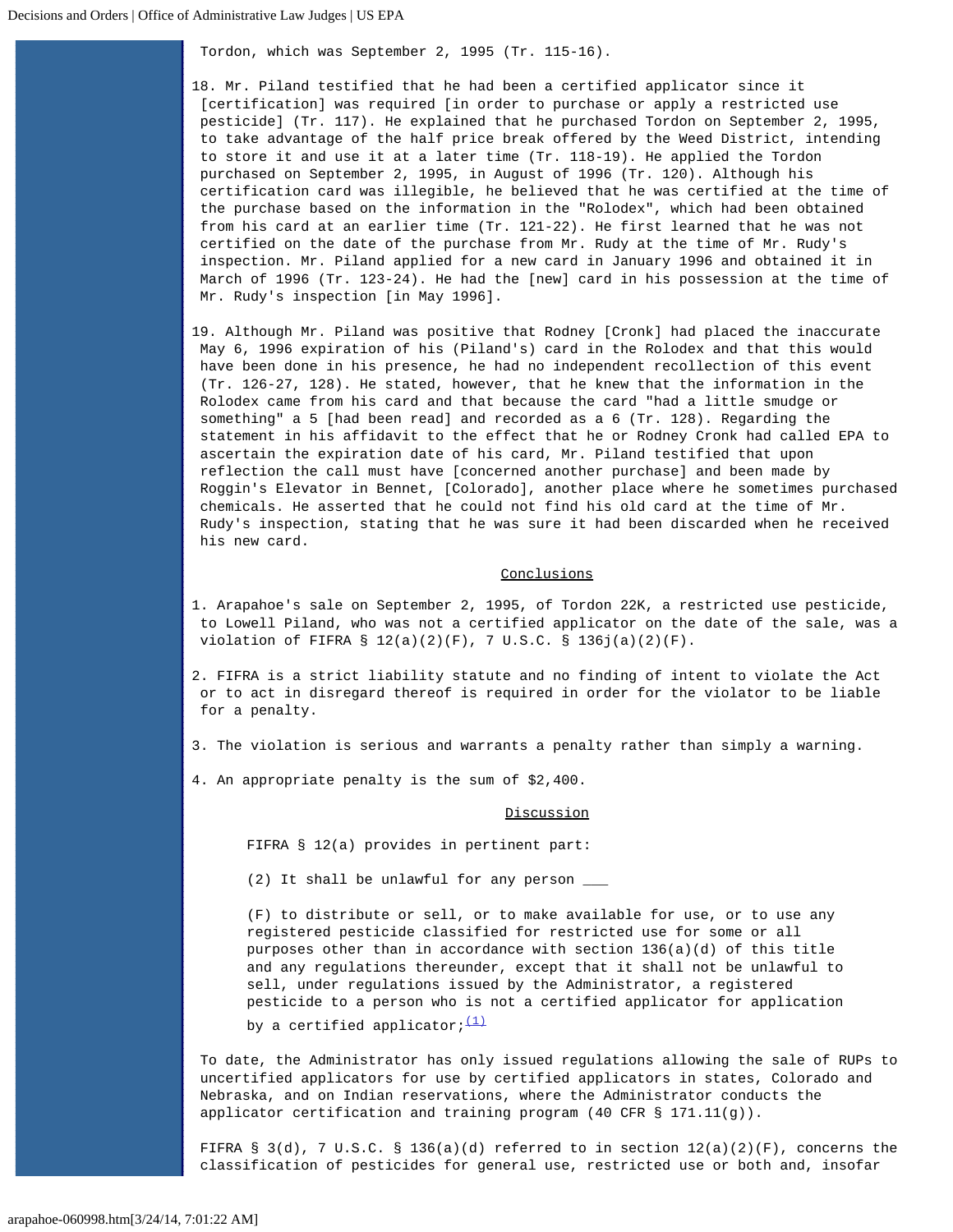as pertinent here, provides that restricted use pesticides and any use for which the restricted classification applies shall be applied only by or under the direct supervision of a certified applicator. There is no allegation or evidence that the sale at issue here was made or intended to be made under the regulation, applicable in Colorado, allowing the sale of a restricted use pesticide to a person who is not a certified applicator for application by a certified applicator. Among conditions precedent for the exception to apply is documentation that the RUP will be used by a certified applicator and the maintenance of certain records which include the name and address of the purchaser and of the certified applicator. 40 CFR §  $171.11(g)(2)(ii)$ ). There could, of course, be no such evidence here, because Arapahoe's position, and the testimony, is that both Mr. Cronk and Mr. Piland thought Mr. Piland was a certified applicator at the time of the sale.

Citing Webster's New World Dictionary, Arapahoe points out that "purpose" means "intention" and argues that in order to establish a violation of FIFRA § 12(a)(2) (F) Complainant must prove that someone intended to use Tordon in a manner inconsistent with [7 U.S.C.] § 136(a)(d) (Brief at 5). This argument has some force because section  $12(a)(2)(F)$  prior to the 1978 amendment simply made it unlawful for any person to "make available for use" or to "use" any registered pesticide classified for restricted use for some or all purposes other than in accordance with section 3(d) and any regulations thereunder. "Make available for use" for purposes other than in accordance with section 3(d) implies, if it does not require, intention because there is no indication that the mere possession of a RUP by a person who is not a certified applicator is prohibited. It is therefore clear that the primary concern of  $\S 12(a)(2)(F)$  is the use of RUPs for purposes other than in accordance with section 3(d), i.e., by persons who were not certified applicators. The seller is required to assure himself that the RUP is intended for use only by or under the direct supervision of a certified applicator, but may not be regarded as an ensurer of such use. Because intent that the RUP be properly used, i.e., by or under the direct supervision of a certified applicator, is a necessary element of a legal sale of the RUP, it is at least prima facie reasonable to regard a showing of intent that the RUP be not so used, or in reckless disregard of proper use, in order to establish a violation of section  $12(a)(2)(F)$  by the seller.

The Senate Committee Print on the Federal Pesticide Act of 1978 provides some support for the above view for it emphasizes that the prohibition in FIFRA  $\S$  12(a) (2)(F) is concerned with improper use, which insofar as the seller of the RUP is concerned may not be separated from the intended use, and describes the difference between section 12 prior and subsequent to the amendments thusly:

(w)ith respect to the prohibition against improper use of restricted use pesticides, a proviso is added that it will not be unlawful to sell, under the Administrator's regulations, a restricted use pesticide to a person who is not a certified applicator for application by a certified applicator.  $\frac{(2)}{2}$  $\frac{(2)}{2}$  $\frac{(2)}{2}$ 

Be the foregoing as it may, Arapahoe's argument is foreclosed by Custom Chemical  $\&$ Agricultural Consulting, Inc. and David H. Fulstone II, FIFRA Appeal No. 86-3, 2 EAD 748 (CJO, March 6, 1989), wherein it was held that FIFRA  $\S$  12(a)(2)(F), as amended in 1978, flatly prohibited making a restricted use pesticide available to a noncertified applicator, the only exception being that the sale of a restricted use pesticide to someone who is not a certified applicator for use by a certified

applicator was authorized under regulations promulgated by the Administrator. $(3)$  Although Colorado is one of two states for which such regulations have been issued, this exception is not applicable here for reasons previously stated. Custom Chemical, supra does not specifically address the argument advanced by Arapahoe that the language for "for some or all purposes other than in accordance with section  $3(d)$ " in section  $12(a)(2)(F)$  necessarily implies or requires a finding of intent to establish a violation of the latter section. The CJO's flat holding, however, that "FIFRA § 12(a)(2)(F), as amended in 1978, does not permit the sale of restricted use pesticides to uncertified applicators until the Administrator has issued regulations" (2 EAD at 751), rejects, by necessary implication, any contention that intent is an element of a violation of the cited section.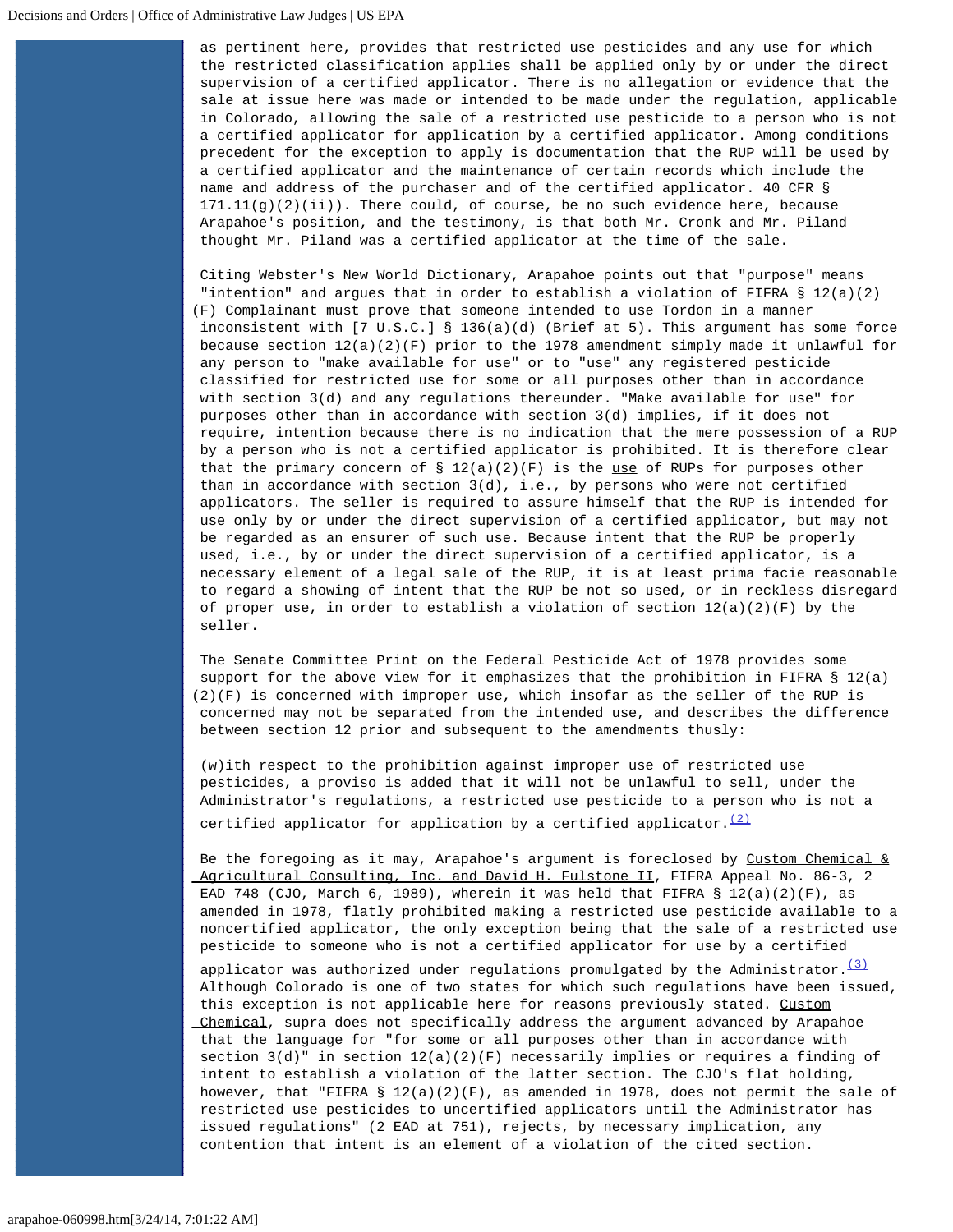Appropos the foregoing, FIFRA has repeatedly been held to be a strict liability statute. See, e.g., South Coast Chemical, Inc., FIFRA 84-4, 2 EAD 139 (CJO, March 11, 1986) (requirement that a pesticide be produced in a registered establishment and be registered prior to its distribution or sale); Kay Dee Veterinary, Division of Kay Dee Feed Company, FIFRA Appeal No. 86-1, 2 EAD 646 (CJO, October 27, 1988) (sale of a pesticide in violation of a cancellation order); Helena Chemical Company, FIFRA Appeal No. 87-3, 3 EAD 26 (CJO, November 16, 1989), On Motion For Reconsideration, 3 EAD 83 (January 24, 1990) (sale of a RUP to a noncertified applicator held to be a violation of section  $12(a)(2)(F)$ , while intent was necessary to show a violation of section 12(a)(2)(M), which makes it unlawful to, inter alia, "knowingly" falsify any record required to be maintained by this

subchapter); $\frac{(4)}{1}$  $\frac{(4)}{1}$  $\frac{(4)}{1}$  and Green Thumb Nursery, Inc., FIFRA Appeal No. 95-4a, 6 EAD 782 (EAB, March 6, 1997) (strict liability for the sale of an unregistered pesticide). [\(5\)](#page-8-1)

It is concluded that the sale by Arapahoe on September 2, 1995 of Tordon 22K, a restricted use pesticide, to Lowell Piland, who was not a certified applicator on the date of the sale, constituted a violation of FIFRA  $\S$  12(a)(2)(F), 7 U.S.C. $\S$  $136j(a)(2)(F)$ .

The next issues to be addressed are whether, as contended by Arapahoe, a warning rather than a penalty is appropriate, and if that question is answered in the negative, the amount of an appropriate penalty. Arapahoe points out that, because the Tordon 22K purchased by Mr. Piland on September 2, 1995, was not applied until August 1996, at which time Piland's certification had been renewed, no harm resulted from the violation and that, under such circumstances, the only justification for assessing a fine is its deterrent value (Brief at 7, 8).

Because Arapahoe assertedly takes great care to assure that the law is followed and because it now relies at least in part on lists of certified applicators distributed by EPA, Arapahoe asserts that problems attributable to smudged applicator cards have been rectified and that there is no basis for the assumption that a fine is necessary to prevent further violations. This argument would be sound except for the fact that the deterrent value of a sanction is not directed solely at the violator against whom the fine or penalty is assessed, but also is intended generally to discourage casual attitudes toward compliance with the law and to act as a deterrent to similar violations by others. In amending section  $12(a)(2)(F)$  in 1978, Congress must have concluded that the risk a restricted use pesticide might be applied by a noncertified applicator would be enhanced, if sales of restricted use pesticides to persons who were not certified were permitted, other than under regulations promulgated by the Administrator. It is concluded that a penalty rather than a simple warning is the appropriate sanction here.

Turning to the penalty, which was computed in accordance with the ERP, there appears to be no dispute that, because a RUP is involved, the gravity of the violation was properly determined to be Level 2 and that in terms of revenue,

Arapahoe was properly placed in Category III, revenues of \$0 to \$300,000. $\frac{(6)}{10}$  $\frac{(6)}{10}$  $\frac{(6)}{10}$  These determinations, applied to the penalty matrix (ERP at 19), resulted in a gravity based penalty of \$3,000. There is no indication or allegation that a penalty of this magnitude will jeopardize Arapahoe's ability to remain in business. There also appears to be no dispute that, insofar as gravity adjustment criteria are concerned (ERP, Appendix B), a toxicity value of 2 was proper and human harm and environmental harm were each considered to be minor and properly assigned values of 1. The violation was considered to result from negligence for which a culpability value of 2 was assigned, resulting in a total gravity value of 6 for which the ERP specifies a 20% reduction from the matrix value or \$600 in this instance (finding 13).

Arapahoe has disputed the culpability factor of 2, contending that no negligence was involved, because Mr. Cronk's belief that the expiration date on Mr. Piland's card was 1996 was reasonable (Brief at 8). Although Mr. Cronk testified that he saw Mr. Piland's card on September 2, 1995, the date of the sale (finding 17), the crux of his testimony is that he made the sale based on information in his "Rolodex file" which showed the expiration date of Mr. Piland's certification as May 6, 1996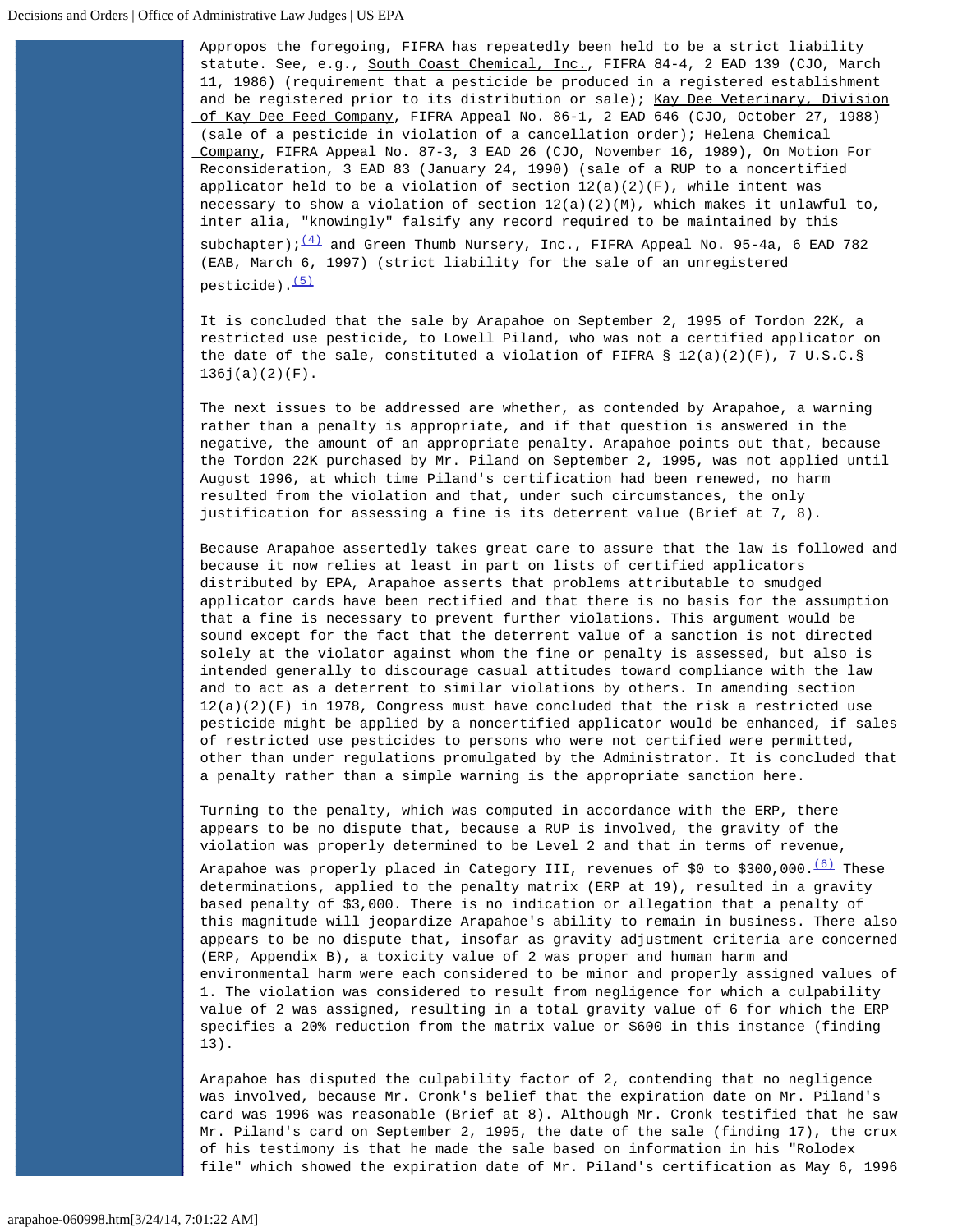(finding 16). Information had been transferred to the "Rolodex" from Mr. Piland's badly smudged card at an earlier time when both Mr. Cronk and Mr. Piland were allegedly certain that the expiration date was 1996 (Id.). Under these circumstances, Mr. Cronk was negligent when he misread the badly smudged card in transferring information to the "Rolodex" and/or when he proceeded with the sale at a time when he could not have been certain that Mr. Piland was a certified applicator. It follows that the culpability value of 2 was properly assigned, thus making the total ERP gravity value 6.

A gravity value of 6 results in a 20% reduction from the matrix value (ERP at 22), which in this instance is \$600. Arapahoe has not shown that it is entitled to a further reduction and the penalty proposed of \$2,400 will be assessed.

# Order

It having been determined that Arapahoe County Weed District violated FIFRA § 12(a) (2)(F) as alleged in the complaint, a penalty of \$2,400 is assessed against it in

accordance with section  $14(a)(1)$  of the Act (7 U.S.C. § 1361(a)(1)).<sup>[\(7\)](#page-8-3)</sup> Payment of the penalty shall be made by mailing or delivering a certified or cashier's check in the amount of \$2,400 payable to the Treasurer of the United States to the following address within 60 days of the date of this order:

Regional Hearing Clerk U.S. EPA, Region VIII P.O. Box 360859 Pittsburgh, PA 15251-6859

Dated this  $9^{\text{th}}$  day of June 1998.

Original signed by undersigned

Spencer T. Nissen Administrative Law Judge

 $\overline{\phantom{a}}$  , which is a set of the set of the set of the set of the set of the set of the set of the set of the set of the set of the set of the set of the set of the set of the set of the set of the set of the set of th

<span id="page-7-0"></span>1. The proviso "except that it shall not be unlawful to sell, under regulations issued by the Administrator, a restricted use pesticide to a person who is not a certified applicator for application by a certified applicator" was added to § 12(a)(2)(F) by section 16 of the Federal Pesticide Act of 1978, P.L. 95-396, September 30, 1978. The words "to distribute or sell, or to make" were added to section  $12(a)(2)(F)$  by the Federal Insecticide, Fungicide, and Rodenticide Act Amendments of 1988, P.L. 100-532, October 25, 1988.

<span id="page-7-1"></span>2. Committee Print, Federal Pesticide Act of 1978, Committee On Agriculture, Nutrition, And Forestry, United States Senate, 95th Congress, 2d Session, at 225. While it might be argued that "improper use" in this context includes an improper sale, this is contrary to the usual understanding of "use" and is considered to be unlikely.

<span id="page-7-2"></span>3. Custom Chemical involved RUP sales in Nevada and no regulations authorizing sales of RUPs to persons who were not certified applicators for use by certified applicators had been issued. The CJO recognized the argument that section 3(d)) in conjunction with  $(12)(a)(2)(F)$ , prior to the amendment, allowed the sale of a restricted use pesticide to a person who was not a certified applicator for use by a certified applicator, because section 3(d) only prohibited the application of RUPs by persons who were not certified applicators and did not restrict their purchase or sale. 2 EAD at 751 (note 7). He held, however, that section  $12(a)(2)(F)$  as amended only permitted the sale of RUPs to persons who were not certified applicators under regulations promulgated by the Administrator. Because no such regulations had been issued, the sales were in contravention of the Act.